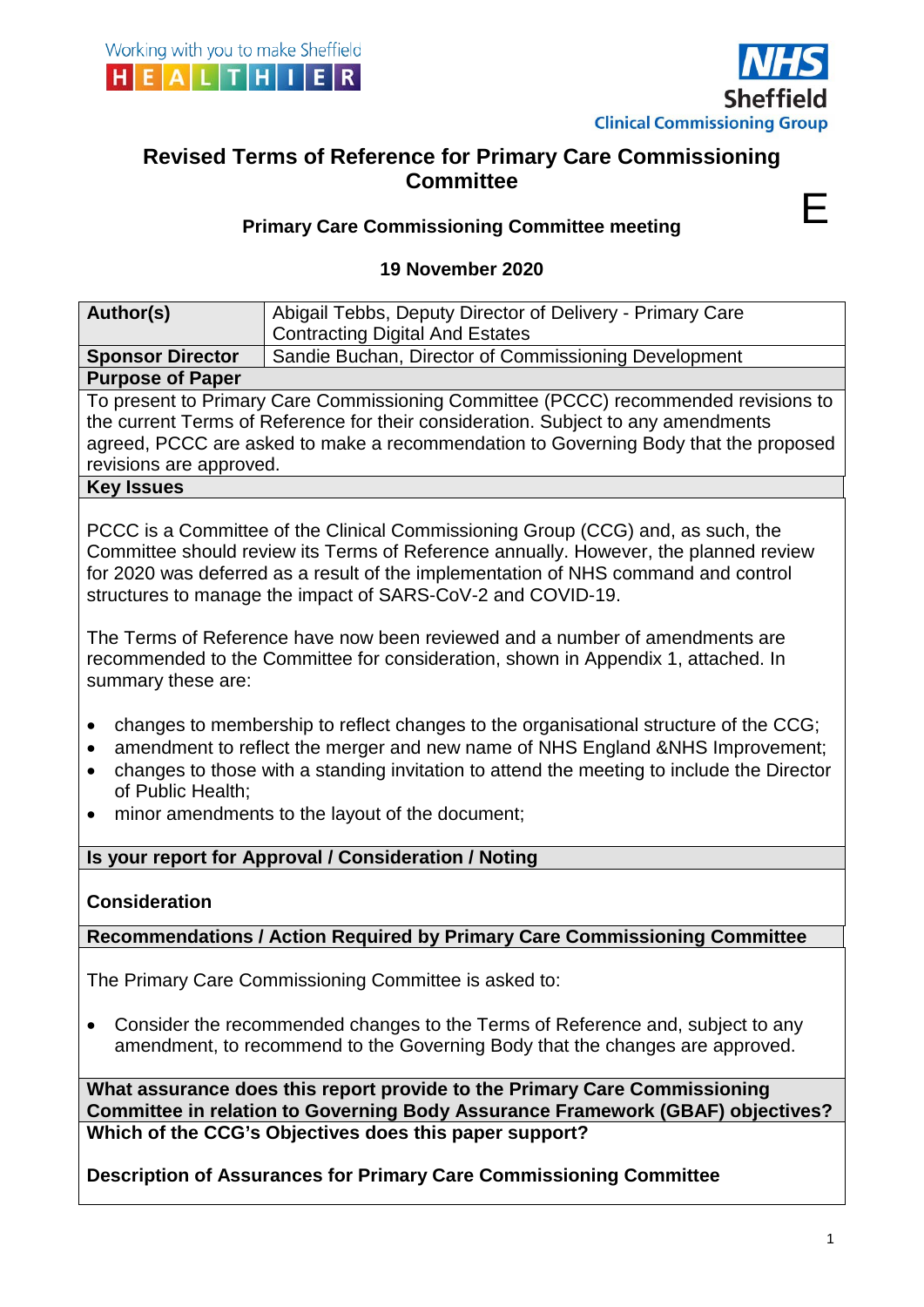# **Are there any Resource Implications (including Financial, Staffing etc)?**

No

# **Have you carried out an Equality Impact Assessment and is it attached?**

Not applicable

*Have you involved patients, carers and the public in the preparation of the report?* 

Not applicable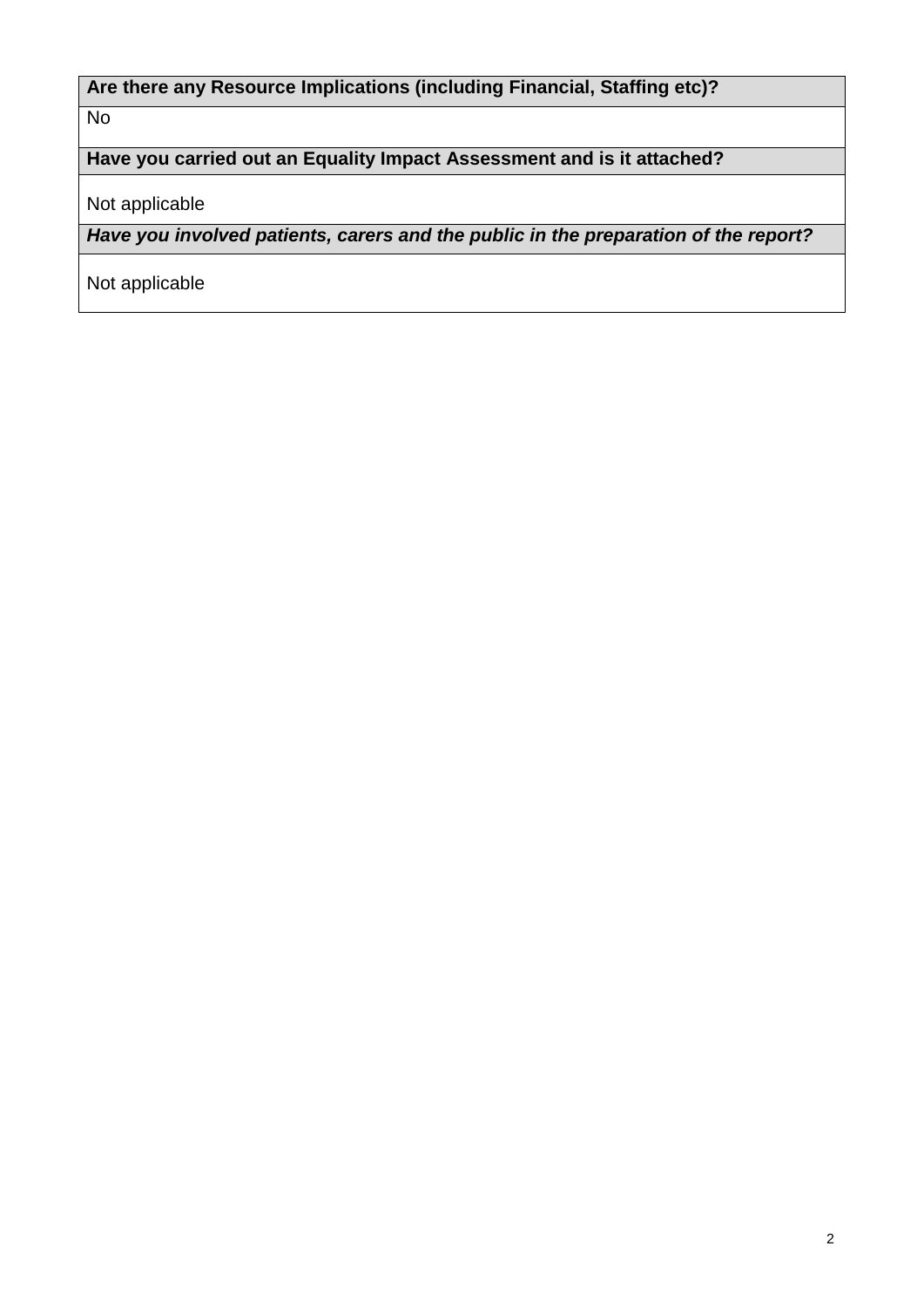



**Formatted:** Space Before: 4.7 pt **Formatted:** Indent: Left: 0 cm

#### **Terms of Reference Name of Committee / Group** Primary Care Commissioning Committee **Type of Committee / Group Committee of Governing Body Formatted Table**

#### **1 . Purpose of Committee/Group**

In accordance with its statutory powers under section 13Z of the National Health Service Act 2006 (as amended), NHS England has delegated the exercise of the functions specified in Schedule 2 to these Terms of Reference to NHS Sheffield Clinical Commissioning Group (CCG). The Commissioning Croup (CCG). delegation is set out in Schedule 1.

The CCG has established the NHS Sheffield CCG Primary Care Committee (hereafter known as "the Committee"). The Committee will function as a corporate decision making body for the management of the delegated functions and the exercise of the delegated powers and for the management and exercise of functions and pow**e**rs delegated by the Governing Body to the Committee in relation to the CCG's responsibilities for primary care, or where in relation to other commissioning proposals, where the Governing Body determines that conflicts of interest prevent decisions being taken by the Governing Body as set out in the CCG's Standing Orders.

It is a committee comprising representatives of the following organisations:

• NHS Sheffield Clinical Commissioning Group NHS England & NHS Improvement

### **2. Authority/Accountability**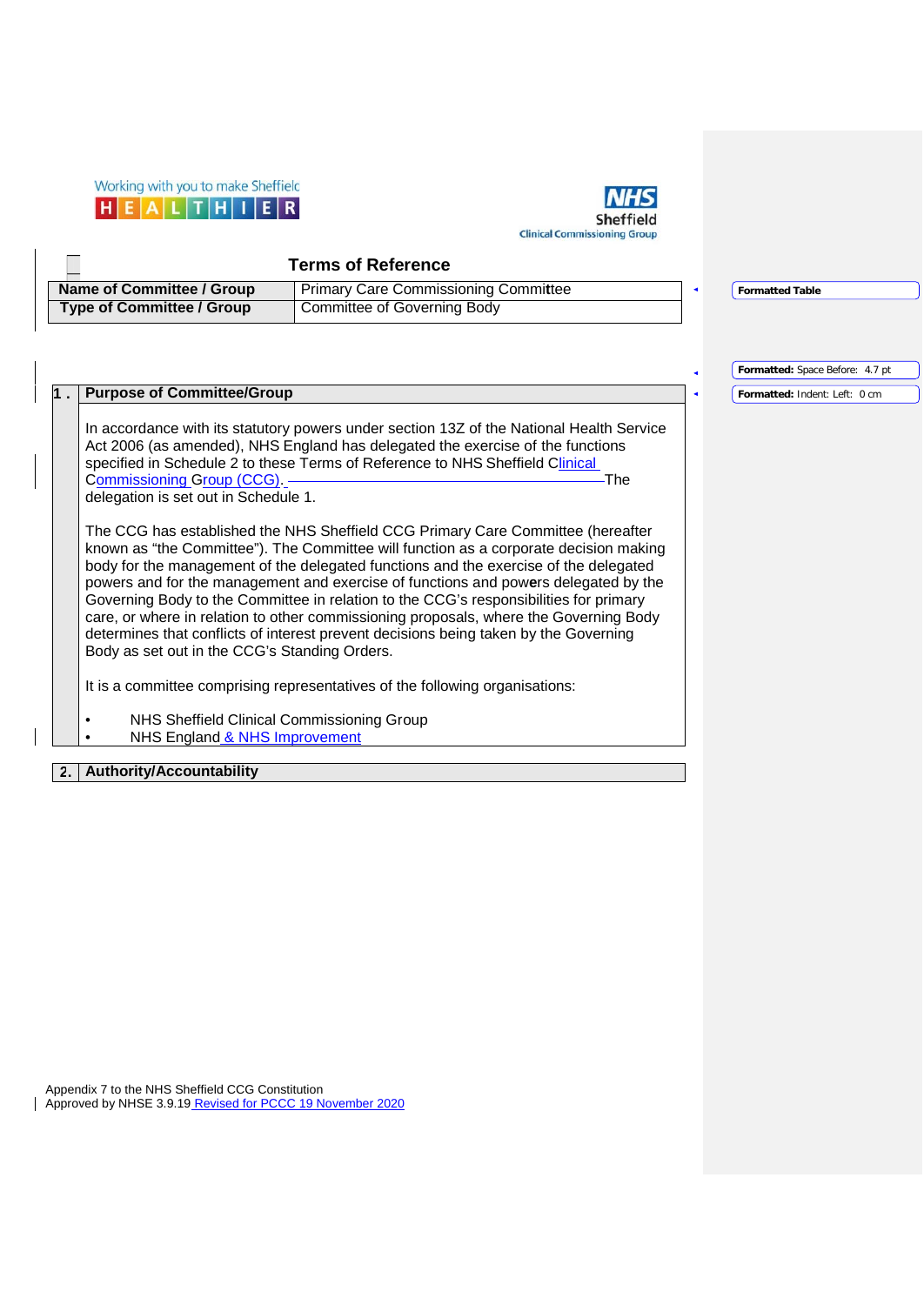NHS England & NHS Improvement has delegated to the CCG authority to exercise the primary care commissioning functions set out in Schedule 2 in accordance with section 13Z of the NHS Act.

Arrangements made under section 13Z may be on such terms and conditions (including terms as to payment) as may be agreed between the Boa d and the CCG.

Arrangements made under section 13Z do not affect the liability of NHS England & NHS Improvement for the exercise of any of its functions. However, the CCG acknowledges t**h**at in exercising its functions (including those delegated to it), it must comply with the statutory duties set out in Chapter A2 of the NHS Act and including:

- a) Management of conflicts of interest (section 14O);
- b) Duty to promote the NHS Constitution (section 14P);
- c) Duty to exercise its functions effectively, efficiently and economically (section 14Q);<br>d) Duty as to improvement in quality of services (section 14R);
- d) Duty as to improvement in quality of services (section 14R);<br>e) Duty in relation to quality of primary medical services (section
- e) Duty in relation to quality of primary medical services (section 14S);<br>f) Duties as to reducing inequalities (section 14T);
- Duties as to reducing inequalities (section 14T);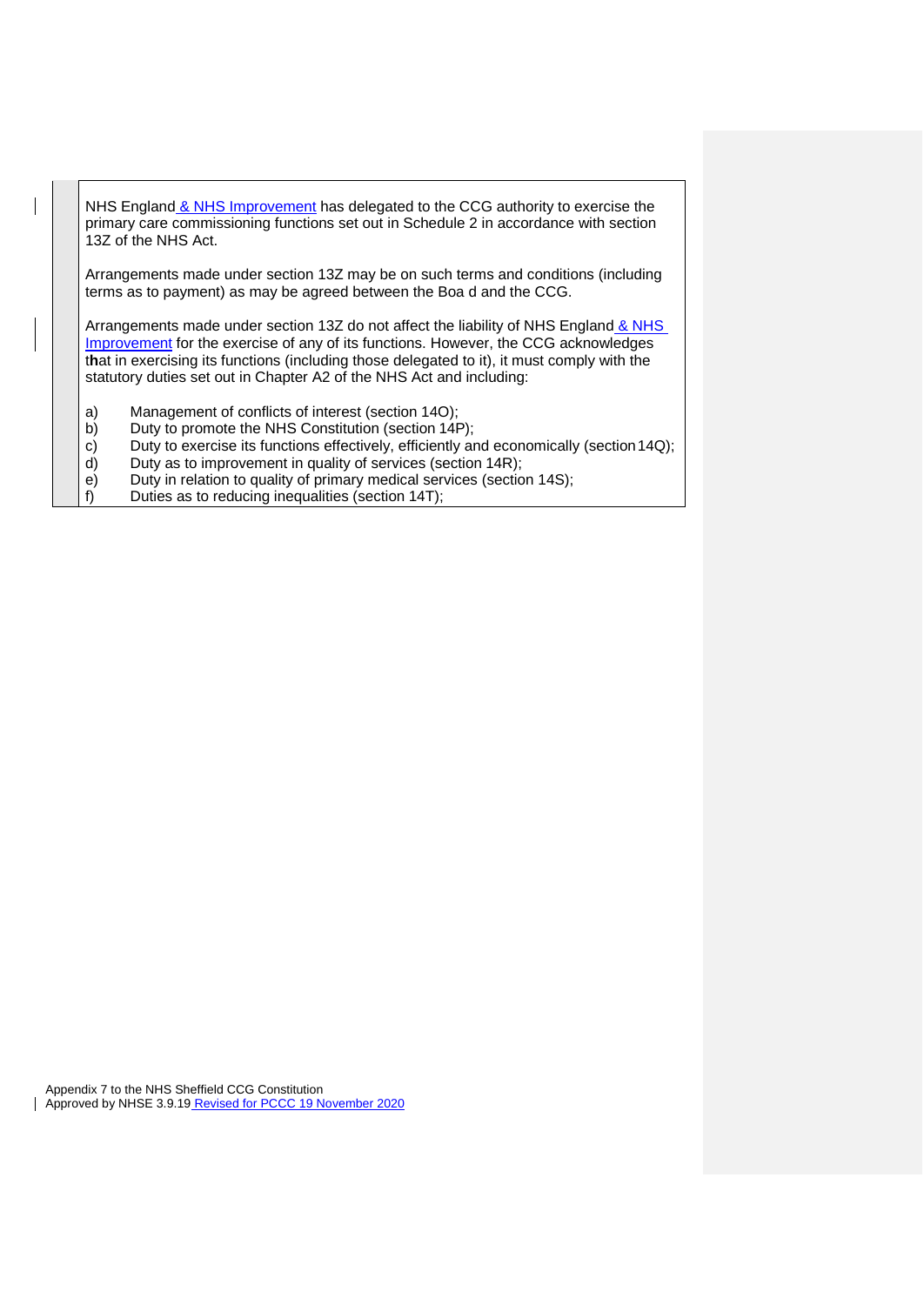| g) | Duty to promote the involvement of each patient (section 14U); |
|----|----------------------------------------------------------------|
|----|----------------------------------------------------------------|

- h) Duty as to patient choice (section 14V);
- i) Duty as to promoting integration (section 14Z1);
- j) Public involvement and consultation (section 14Z2);

The CCG will also need to specifically, in respect of the delegated functions from NHS England, exercise those set out below:

- $d$  Duty to have regard to impact on services in certain areas (section 130);
- d<sup>D</sup>uty as respects variation in provision of health services (section 13P).

The Committee is established as a committee of the NHS Sheffield Clinical Commissioning Group Governing Body in accordance with Schedule 1A of the "NHS Act".

The members acknowledge that the Committee is subject to any directions made by NHS England or by the Secretary of State.

ACCOUNTABILITY OF THE COMMITTEE

Responsibility of this Committee is outlined within the Sheffield Clinical Commissioning Group's Constitution. The Committee is accountable to the Governing Body of the NHS Sheffield Clinical Commissioning Group.

The Committee is responsible for both overseeing the management of primary care delegated budgets and ensuring decisions made do not exceed the primary care delegated budget for the CCG.

The Committee will ensure that patient/public consultation is considered and undertaken when appropriate to aid decision making.

For the avoidance of doubt, in the event of any conflict between the terms of these Terms of Reference and the Standing Orders or Prime Financial Policies of the CCG, the latter will prevail.

PROCUREMENT OF AGREED SERVICES

The Committee will make procurement decisions relevant to the exercise of the delegated functions in accordance with the detailed arrangements regarding procurement set out in the Delegation Agreement between the CCG and NHS England.

## DECISIONS

The Committee will make decisions within the bounds of its remit and decisions will be aligned with the CCG's Commissioning Plan.

The Committee will manage any conflicts of interest in line with the national guidance, taking advice from the CCG's Governance Lead where required. All members of the committee will have completed the Conflicts of Interest training, in line with CCG policy.

The decisions of the Committee shall be binding on NHS England & NHS Improvement and NHS Sheffield CCG.

Appendix 7 to the NHS Sheffield CCG Constitution

Approved by NHSE 3.9.19 Revised for PCCC 19 November 2020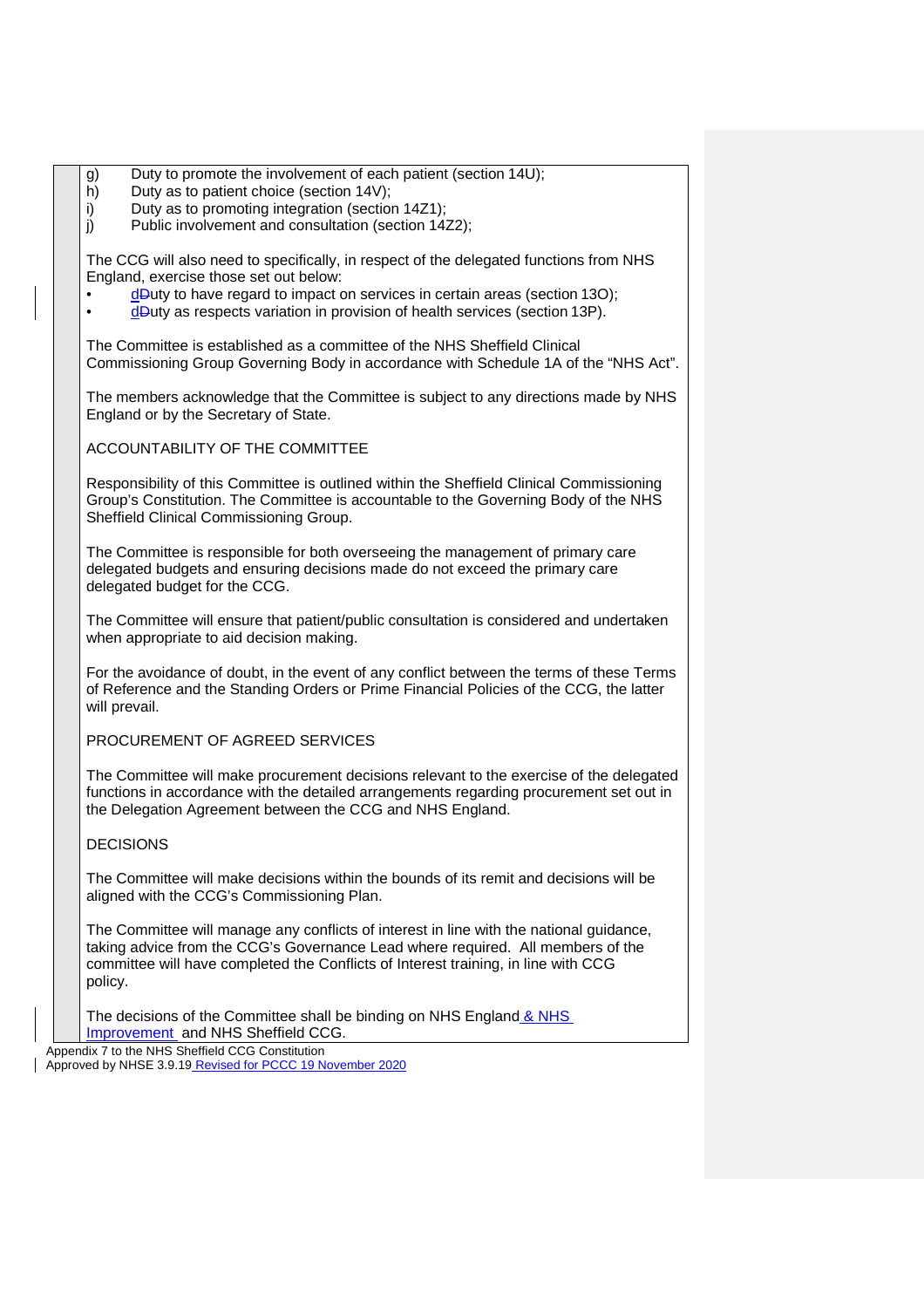| $\overline{3}$ . | <b>Objectives of Committee/Group</b>                                                                                                                                                                                                                                              |  |  |
|------------------|-----------------------------------------------------------------------------------------------------------------------------------------------------------------------------------------------------------------------------------------------------------------------------------|--|--|
|                  | ROLE OF THE COMMITTEE                                                                                                                                                                                                                                                             |  |  |
|                  | 1. The Committee has been established in accordance with the above statutory<br>provisions to enable the members to make collective decisions on the review,<br>planning and procurement of primary care services in Sheffield under delegated<br>authority from NHS England.     |  |  |
|                  | 2. In performing its role, the Committee will exercise its management of the functions<br>in accordance with the agreement entered into between NHS England and NHS<br>Sheffield Clinical Commissioning Group, which will sit alongside the delegation and<br>terms of reference. |  |  |
|                  | 3. The functions of the Committee are undertaken in the context of a desire to<br>promote increased co-commissioning to increase quality, efficiency, productivity<br>and value for money and to remove administrative barriers.                                                  |  |  |
|                  | 4. The Governing Body has approved the CCG's Primary Care Strategy. The<br>Committee will monitor delivery of the Strategy on behalf of the Governing Body<br>through a quarterly review. The Committee will also receive regular updates on the<br>work plan for primary care.   |  |  |
|                  | 5. The role of the Committee shall be to carry out the functions relating to the<br>commissioning of primary medical services under section 83 of the NHS Act.                                                                                                                    |  |  |
|                  | 6. This includes the following:                                                                                                                                                                                                                                                   |  |  |
|                  | • GMS, PMS and APMS contracts (including the design of PMS and APMS<br>contracts, monitoring of contracts, taking contractual action such as issuing<br>branch/remedial notices, and removing a contract);                                                                        |  |  |
|                  | Newly designed enhanced services ("Local Enhanced Services" and<br>$\bullet$<br>Directed Enhanced Services");                                                                                                                                                                     |  |  |
|                  | Design of local incentive schemes as an alternative to the Quality Outcomes<br>Framework (QOF);                                                                                                                                                                                   |  |  |
|                  | Decision making on whether to establish new GP practices in an area;                                                                                                                                                                                                              |  |  |
|                  | Approving practice mergers; and                                                                                                                                                                                                                                                   |  |  |
|                  | Making decisions on 'discretionary' payment (e.g. returner/retainer<br>schemes)                                                                                                                                                                                                   |  |  |
|                  | 7. The Committee will also oversee the following activities:                                                                                                                                                                                                                      |  |  |
|                  | Planning in relation to primary care services in Sheffield, including<br>a)<br>appropriate needs assessments;                                                                                                                                                                     |  |  |
|                  | Reviews of primary care services in Sheffield;<br>b)                                                                                                                                                                                                                              |  |  |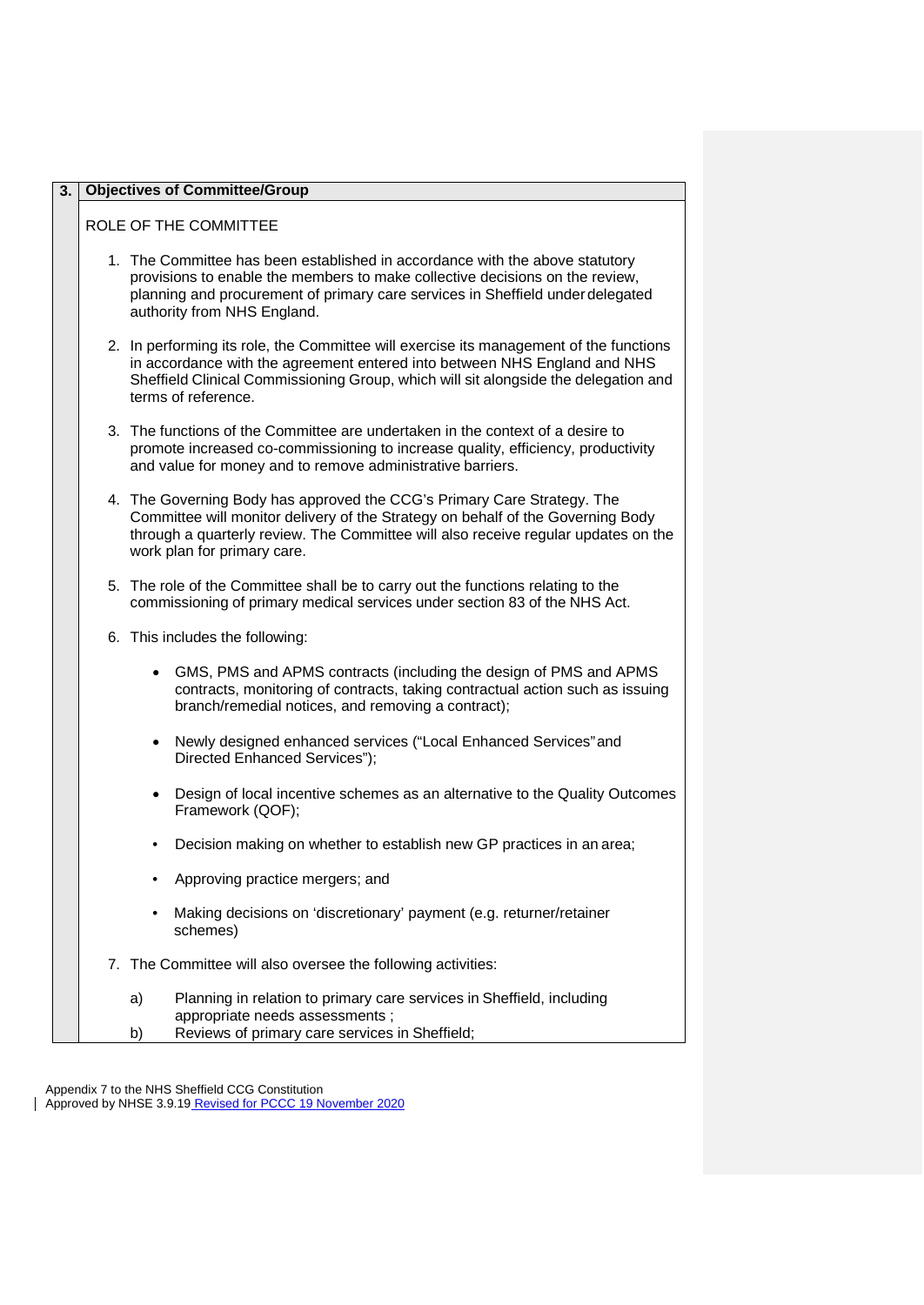- c) Management of the budget for commissioning of primary care services in Sheffield.
- d) Ensuring commissioning of primary care services meets the public sector equality duty
- e) Review of any further redistribution of the PMS premium
- 8. The Committee will approve commissioning proposals where the Governing Body determines that conflicts of interest prevent decisions being taken by the Governing Body as set out in the CCG's Standing Orders.

GEOGRAPHICAL COVERAGE

The Committee will comprise NHS England & NHS Improvement - North East & Yorkshire NHS England – North (Yorkshire and Humber) or successor organisation) and NHS Sheffield CCG. It will undertake the function of jointly commissioning primary medical services for the population of Sheffield.

#### **4. Membership**

Note: Members should be referred to by title not name. Chair of Committee/Group should be stated. Minute taker should be stated either as member or in attendance.

The Committee is constituted to have a lay and executive majority, where lay refers to non-clinical. This ensures that the meeting will be quorate if all GPs have to withdraw from the decision-making process due to conflicts of interest.

The Committee shall consist of:

| <b>Status</b>        | Role                             | Organisation                | <b>Position</b>                                                                                                  |
|----------------------|----------------------------------|-----------------------------|------------------------------------------------------------------------------------------------------------------|
| <b>Voting Member</b> | Lay Chair of<br>committee        | <b>NHS Sheffield</b><br>CCG | Lay Member of<br>Governing Body                                                                                  |
| <b>Voting Member</b> | Lay Deputy Chair<br>of committee | <b>NHS Sheffield</b><br>CCG | Lay Member of<br>Governing Body                                                                                  |
| <b>Voting Member</b> | Lay member of<br>committee       | NHS Sheffield<br>CCG        | Lay Member of<br>Governing Body                                                                                  |
| <b>Voting Member</b> | Officer member of<br>committee   | <b>NHS Sheffield</b><br>CCG | Accountable Officer                                                                                              |
| <b>Voting Member</b> | Officer member of<br>committee   | <b>NHS Sheffield</b><br>CCG | Director of Finance                                                                                              |
| <b>Voting Member</b> | Officer member of<br>committee   | <b>NHS Sheffield</b><br>CCG | <b>Chief Nurse</b>                                                                                               |
| <b>Voting Member</b> | Officer member of<br>committee   | <b>NHS Sheffield</b><br>CCG | Director of Delivery<br><b>Care Outside</b><br><b>HospitalDirector of</b><br>Commissioning<br><b>Development</b> |

Appendix 7 to the NHS Sheffield CCG Constitution

Approved by NHSE 3.9.19 Revised for PCCC 19 November 2020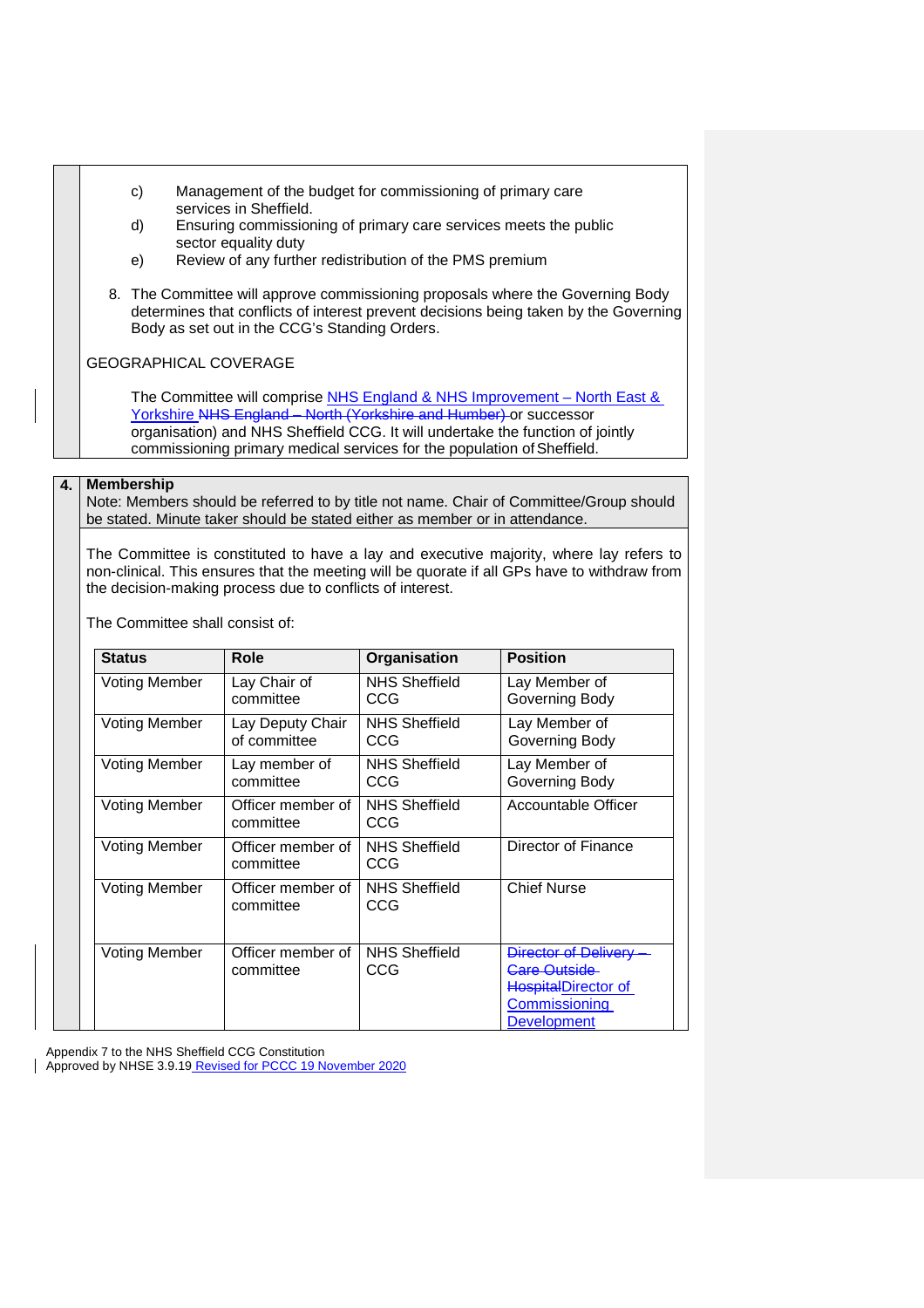|                                                                                                                                                                                                               | Non-voting                                             | Officer member of                                                                                                                        | <b>NHS Sheffield</b>                      | <b>Medical Director</b>                                                                                                                                                                                                                                          |                                                                                                                                        |
|---------------------------------------------------------------------------------------------------------------------------------------------------------------------------------------------------------------|--------------------------------------------------------|------------------------------------------------------------------------------------------------------------------------------------------|-------------------------------------------|------------------------------------------------------------------------------------------------------------------------------------------------------------------------------------------------------------------------------------------------------------------|----------------------------------------------------------------------------------------------------------------------------------------|
|                                                                                                                                                                                                               | Member                                                 | committee                                                                                                                                | CCG                                       |                                                                                                                                                                                                                                                                  |                                                                                                                                        |
|                                                                                                                                                                                                               | Non-voting<br>Member                                   | Officer member of<br>committee                                                                                                           | <b>NHS Sheffield</b><br>CCG               | <b>Programme Director</b><br><b>Primary CareDeputy</b><br>Director of Delivery-<br><b>Care Outside of</b><br>Hospital                                                                                                                                            |                                                                                                                                        |
|                                                                                                                                                                                                               | Non-voting<br><b>Member</b>                            | Officer member of<br>committee                                                                                                           | <b>NHS Sheffield</b><br>CCG               | Deputy Director of<br>Delivery - Primary<br><b>Care Contracting</b><br><b>Estates and Digital</b>                                                                                                                                                                |                                                                                                                                        |
|                                                                                                                                                                                                               | Non-voting<br>Member                                   | Governing Body<br>GP                                                                                                                     | <b>NHS Sheffield</b><br><b>CCG</b>        | Governing Bbody GP                                                                                                                                                                                                                                               |                                                                                                                                        |
|                                                                                                                                                                                                               | Non-voting<br>Member                                   | Governing Body<br><b>GP</b>                                                                                                              | <b>NHS Sheffield</b><br>CCG               | Governing Bbody GP                                                                                                                                                                                                                                               |                                                                                                                                        |
|                                                                                                                                                                                                               | Non-voting<br>Member                                   | Secondary Care<br>Doctor                                                                                                                 | <b>NHS Sheffield</b><br>CCG               | Secondary Care Doctor                                                                                                                                                                                                                                            |                                                                                                                                        |
|                                                                                                                                                                                                               | Non-voting<br>Member                                   | <b>NHS England</b><br>& NHS<br>Improvement<br>representative                                                                             | NHS England and<br><b>NHS Improvement</b> | Assistant Head of<br>Primary Care Co-<br>Commissioning                                                                                                                                                                                                           | Formatted: Font color: Auto<br>Formatted: Table Paragraph, Indent:<br>Left: 0.19 cm, Right: 1.1 cm, Don't<br>allow hanging punctuation |
|                                                                                                                                                                                                               | Non-voting<br><b>Member</b>                            | <b>CCG</b> employed<br>G₽                                                                                                                | <b>NHS Sheffield</b><br><b>CCG</b>        | Clinical Director - Care<br>Outside of Hospital                                                                                                                                                                                                                  |                                                                                                                                        |
|                                                                                                                                                                                                               | Chair's approval.                                      | The Chair of the Committee shall be a Lay Member of NHS Sheffield CCG<br>The Deputy Chair will be a Lay Member of the NHS Sheffield CCG. |                                           | In exceptional circumstances, deputies (with comparable qualifications to the respective<br>member of the committee) may be nominated to attend prior to the meeting, with the                                                                                   |                                                                                                                                        |
| Member of the committee, both voting and non-voting, deputies and those in attendance<br>or with a standing invitation to attend will be required to comply with the CCG's Conflicts<br>of Interest Protocol. |                                                        |                                                                                                                                          |                                           |                                                                                                                                                                                                                                                                  |                                                                                                                                        |
|                                                                                                                                                                                                               | decision-making wherever possible.                     | vote, if necessary. However, the aim of the Committee will be to achieve consensus                                                       |                                           | Only Voting Members of the Committee will be allowed to vote. Each Voting Member of<br>the Committee shall have one vote. The Committee shall reach decisions by a simple<br>majority of Voting Members present, but with the Chair having a second and deciding |                                                                                                                                        |
|                                                                                                                                                                                                               |                                                        |                                                                                                                                          |                                           |                                                                                                                                                                                                                                                                  |                                                                                                                                        |
| 5.                                                                                                                                                                                                            | <b>Attendees</b><br>either as member or in attendance. |                                                                                                                                          |                                           | Note: Attendees should be referred to by title not name. Minute taker should be stated                                                                                                                                                                           |                                                                                                                                        |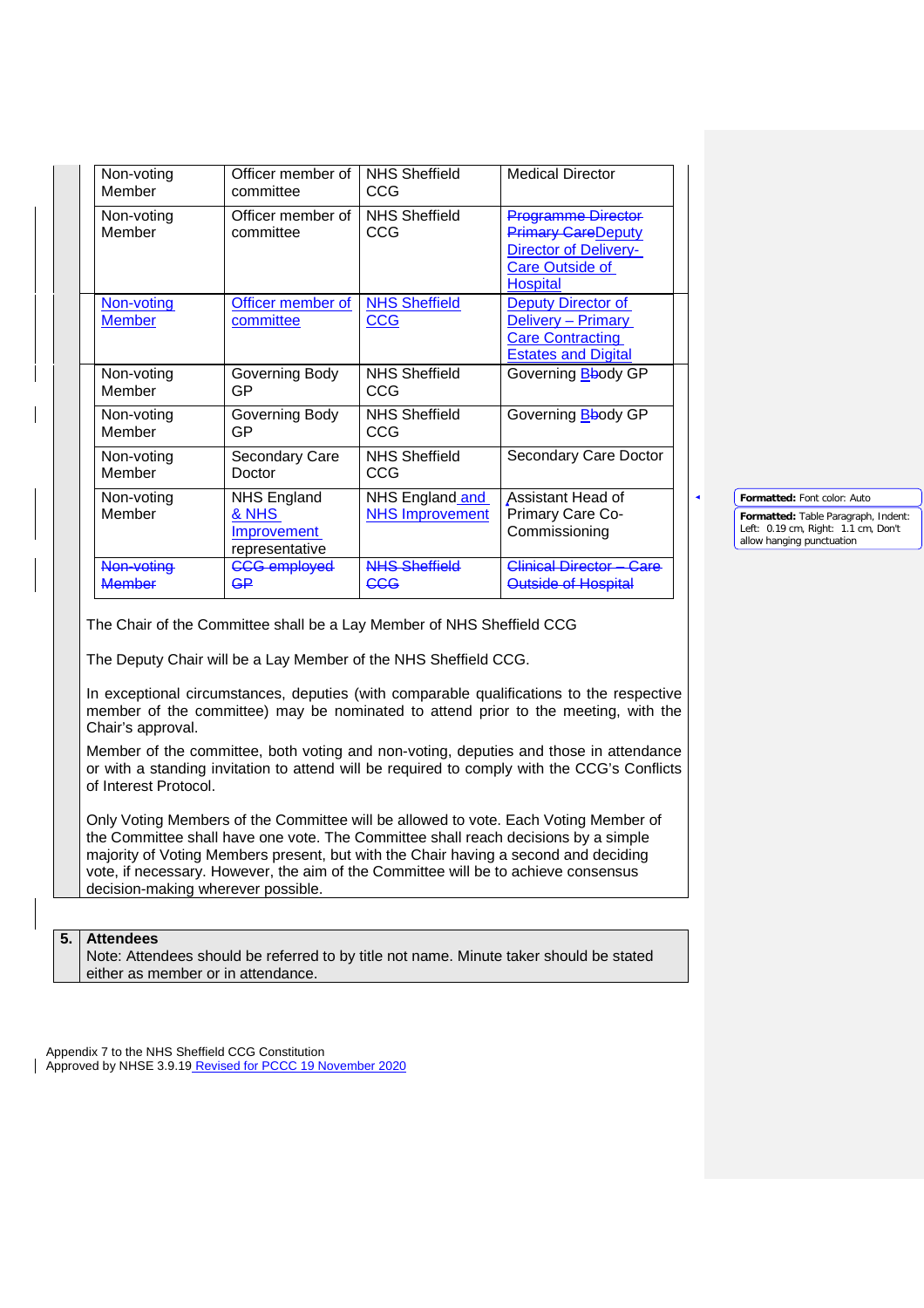| A member of the CCG Business Support Team will administer the Committee and will be in<br>attendance at all meetings. |                                                       |                                                                                 |                                                                                                                                                                                                                                                                       |  | Formatted: Font: 12 pt, Not Bold        |
|-----------------------------------------------------------------------------------------------------------------------|-------------------------------------------------------|---------------------------------------------------------------------------------|-----------------------------------------------------------------------------------------------------------------------------------------------------------------------------------------------------------------------------------------------------------------------|--|-----------------------------------------|
|                                                                                                                       |                                                       |                                                                                 |                                                                                                                                                                                                                                                                       |  | Formatted: Font: 12 pt, Not Bold        |
| <b>Status</b>                                                                                                         | Role                                                  | <b>Organisation</b>                                                             | <b>Position</b>                                                                                                                                                                                                                                                       |  |                                         |
| In attendance                                                                                                         | Committee-                                            | <b>NHS Sheffield</b>                                                            | Member of CCG                                                                                                                                                                                                                                                         |  | Formatted: Font: 12 pt, Not Bold        |
| (non-voting)                                                                                                          | Administration                                        | <b>CCG</b>                                                                      | admin business                                                                                                                                                                                                                                                        |  | Formatted: Font: 12 pt, Not Bold        |
|                                                                                                                       |                                                       |                                                                                 | support team                                                                                                                                                                                                                                                          |  | <b>Formatted Table</b>                  |
| Standing                                                                                                              |                                                       | <b>Sheffield City</b>                                                           | Representative of the                                                                                                                                                                                                                                                 |  |                                         |
| Invitation(non-                                                                                                       |                                                       | Council                                                                         | <b>Health and Wellbeing</b>                                                                                                                                                                                                                                           |  |                                         |
| voting)                                                                                                               |                                                       |                                                                                 | Board                                                                                                                                                                                                                                                                 |  |                                         |
| Standing                                                                                                              |                                                       |                                                                                 | Representative of                                                                                                                                                                                                                                                     |  | Formatted: Font: (Default) Arial, 12 pt |
| Invitation(non-                                                                                                       |                                                       |                                                                                 | <b>Healthwatch</b>                                                                                                                                                                                                                                                    |  | Formatted: Indent: Left: 0.19 cm,       |
| voting)                                                                                                               |                                                       |                                                                                 |                                                                                                                                                                                                                                                                       |  | Right: 1.24 cm                          |
| Standing                                                                                                              |                                                       |                                                                                 | Representative of LMC                                                                                                                                                                                                                                                 |  | Formatted: Font: (Default) Arial, 12 pt |
| Invitation(non-                                                                                                       |                                                       |                                                                                 |                                                                                                                                                                                                                                                                       |  | Formatted: Indent: Left: 0.19 cm,       |
|                                                                                                                       |                                                       |                                                                                 |                                                                                                                                                                                                                                                                       |  |                                         |
| voting)                                                                                                               |                                                       | permitted to vote or form part of the quorum of meetings. They will also, where | A standing invitation will be made to representatives from the following organisations,<br>although those representatives will not form part of the membership of the committee, be<br>appropriate, be allowed to remain where the public are excluded for reasons of |  | Right: 1.24 cm                          |
| will be allowed.                                                                                                      | Representation from Healthwatch Sheffield             | Representation from the Health and of Wellbeing Board Representation            | confidentiality, and subject to Section 7 point 5 below. Deputies of such representatives                                                                                                                                                                             |  | Formatted: Right: 3.44 cm, Tab          |
|                                                                                                                       | from the Sheffield Local Medical CCommittee           |                                                                                 |                                                                                                                                                                                                                                                                       |  | stops: 12.81 cm, Left                   |
|                                                                                                                       | The Director of Public Health, Sheffield City Council |                                                                                 |                                                                                                                                                                                                                                                                       |  | Comment [AT1]:                          |
|                                                                                                                       |                                                       |                                                                                 |                                                                                                                                                                                                                                                                       |  | Comment [JM2]:                          |
|                                                                                                                       | the CCG's Conflicts of Interest Protocol.             |                                                                                 | Those in attendance or with a standing invitation to attend will be required to comply with                                                                                                                                                                           |  | Formatted: Indent: Left: 0 cm           |
|                                                                                                                       |                                                       |                                                                                 |                                                                                                                                                                                                                                                                       |  |                                         |
| Quorum                                                                                                                |                                                       |                                                                                 |                                                                                                                                                                                                                                                                       |  |                                         |

## **77 Frequency and Notice of Meetings**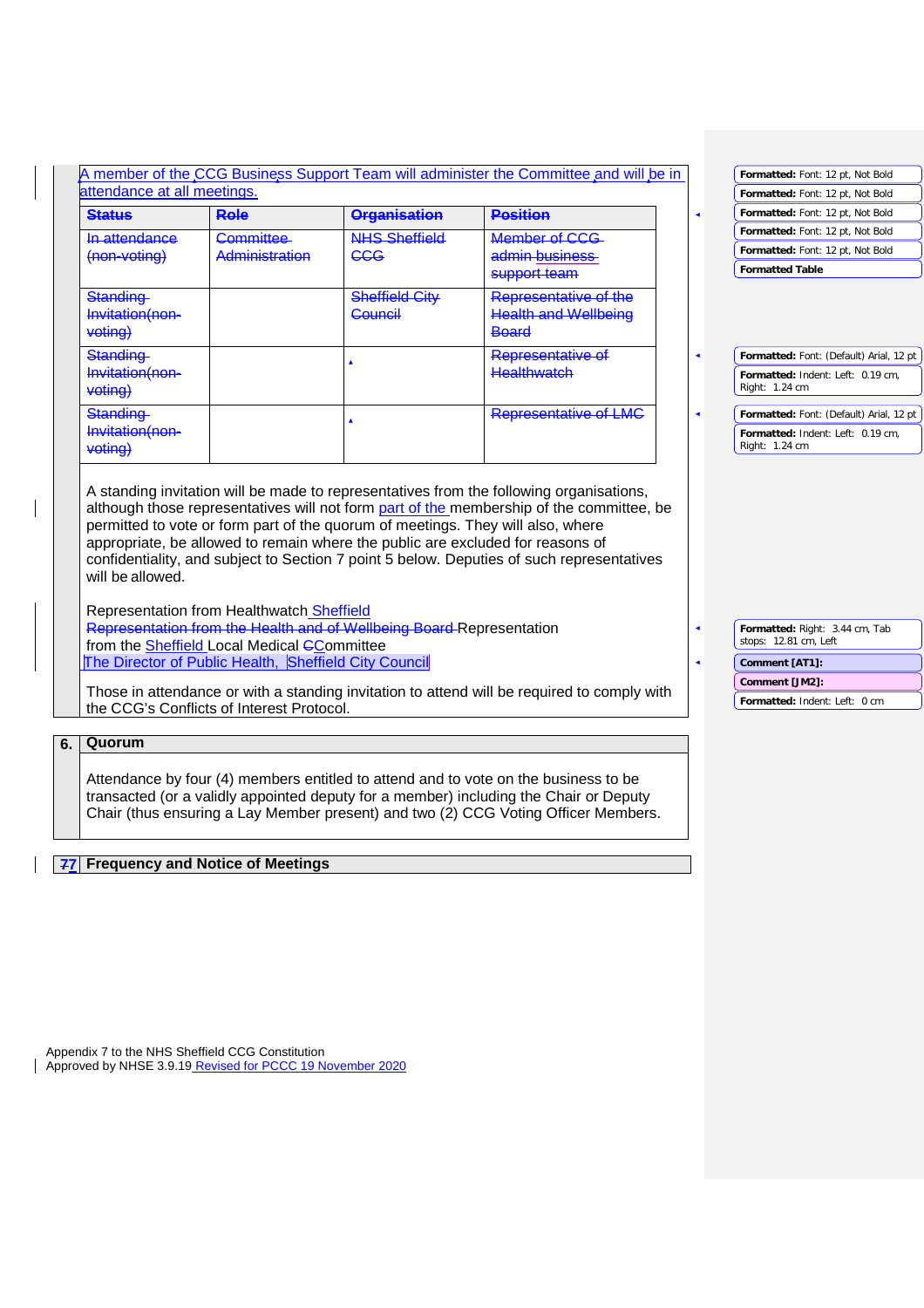|  | 1. The Committee will operate in accordance with the CCG's Standing Orders.                                                                                                                                                                                                                                                                                                                                                                                                                                                                                           |
|--|-----------------------------------------------------------------------------------------------------------------------------------------------------------------------------------------------------------------------------------------------------------------------------------------------------------------------------------------------------------------------------------------------------------------------------------------------------------------------------------------------------------------------------------------------------------------------|
|  | 2. The Committee shall meet as frequently as necessary to effectively undertake its<br>business and at least six (6) times per year.                                                                                                                                                                                                                                                                                                                                                                                                                                  |
|  | 3. Agendas will be generated by the Committee Administrator and shared with the<br>Committee Chair for approval. The Committee Administrator will be responsible<br>for giving notice of meetings. This will be accompanied by an agenda and<br>supporting papers and sent to each member representative no later than five days<br>before the date of the meeting. When the Chair of the Committee deems it<br>necessary in light of the urgent circumstances to call a meeting at short notice, the<br>notice period shall be such as s/he shall specify.           |
|  | 4. Meetings of the Committee shall, subject to the application of paragraph 5 below,<br>be held in public. Notice of meetings shall be published via the NHS Sheffield CCG<br>internet.                                                                                                                                                                                                                                                                                                                                                                               |
|  | 5. The Committee may resolve to exclude the public from a meeting that is open to<br>the public (whether during the whole or part of the proceedings) whenever<br>publicity would be prejudicial to the public interest by reason of the confidential<br>nature of the business to be transacted or for other special reasons stated in the<br>resolution and arising from the nature of that business or of the proceedings or for<br>any other reason permitted by the Public Bodies (Admission to Meetings) Act<br>1960 as amended or succeeded from time to time. |
|  | 6. Members of the Committee shall have a collective responsibility for the operation of<br>the Committee. They will participate in discussion, review evidence and provide<br>objective expert input to the best of their knowledge and ability, and endeavour to<br>reach a collective view.                                                                                                                                                                                                                                                                         |
|  | 7. The Committee may delegate tasks to such individuals, sub-committees or<br>individual members as it shall see fit, provided that any such delegations are<br>consistent with the parties' relevant governance arrangements, are recorded in a<br>scheme of delegation, are governed by terms of reference as appropriate and<br>reflect appropriate arrangements for the management of conflicts of interest.                                                                                                                                                      |
|  | 8. The Committee may call additional experts to attend meetings on an ad hoc<br>basis to inform discussions.                                                                                                                                                                                                                                                                                                                                                                                                                                                          |
|  | 9. Members of the Committee shall respect confidentiality requirements as set out in<br>the CCG's Standing Orders referred to above                                                                                                                                                                                                                                                                                                                                                                                                                                   |
|  |                                                                                                                                                                                                                                                                                                                                                                                                                                                                                                                                                                       |

## **8. Minutes and Reporting Arrangements**

**.**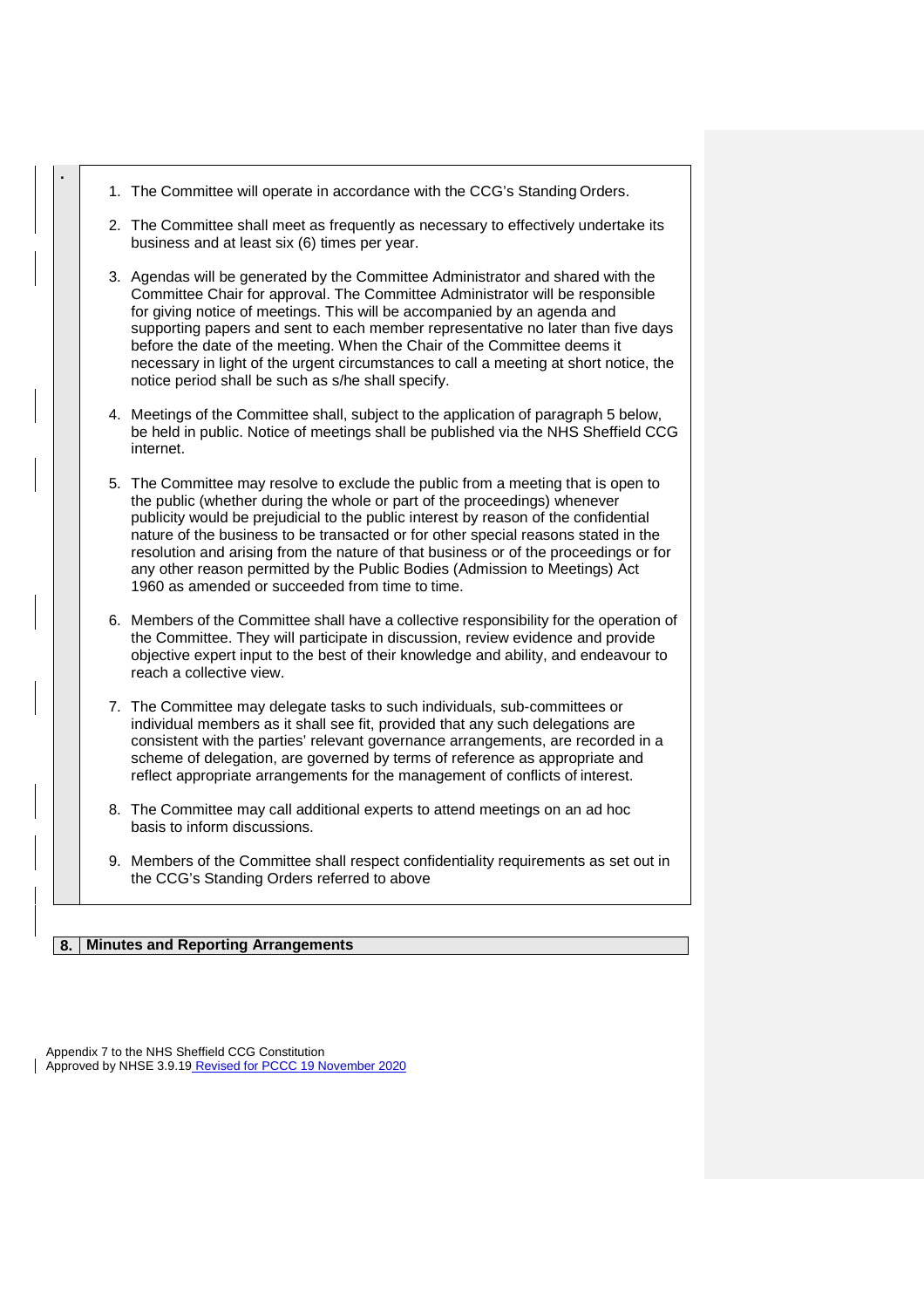1. The Committee will present its minutes to <del>NHS England – North (Yorkshire and </del> Humber) NHS England & NHS Improvement – North East & Yorkshire and the governing body of NHS Sheffield CCG each month for information, including the minutes of any sub-committees to whichresponsibilities are delegated under Section 7 paragraph 7 above.

**Formatted:** Font color: Auto

2. The CCG will also comply with any reporting requirements set out in its constitution.

## **9. Meeting Effectiveness Review**

As part of the Governing Body's annual performance review process, the committee shall review its collective performance and that of its individual members and will provide an annual report on the work of the committee for the CCG's Annual Report.

| 10 <sub>1</sub> | Review to be conducted by Committee/Group Chair |                                                                                                                                                                                                                                                                                                                                                                                   |                                         |
|-----------------|-------------------------------------------------|-----------------------------------------------------------------------------------------------------------------------------------------------------------------------------------------------------------------------------------------------------------------------------------------------------------------------------------------------------------------------------------|-----------------------------------------|
|                 | <b>Date Committee/Group</b>                     | November, 2015                                                                                                                                                                                                                                                                                                                                                                    | Formatted: Indent: Left: 0.19 cm.       |
|                 | established                                     |                                                                                                                                                                                                                                                                                                                                                                                   | Right: 0.24 cm                          |
|                 | <b>Terms of Reference to be</b><br>reviewed     | It is envisaged that these Terms of Reference will be<br>reviewed from time to time, and at least annually,<br>reflecting experience of the Committee in fulfilling its<br>functions. NHS England & NHS Improvement may also<br>issue revised model terms of reference from time to time.<br>The terms of reference of the Ceommittee shall be<br>reviewed by the Governing Body. | Formatted: Font: (Default) Arial, 12 pt |
|                 | Date of last review                             | April 2019November 2020                                                                                                                                                                                                                                                                                                                                                           |                                         |
|                 | Date of next review                             | <b>April 2020April 2021</b>                                                                                                                                                                                                                                                                                                                                                       |                                         |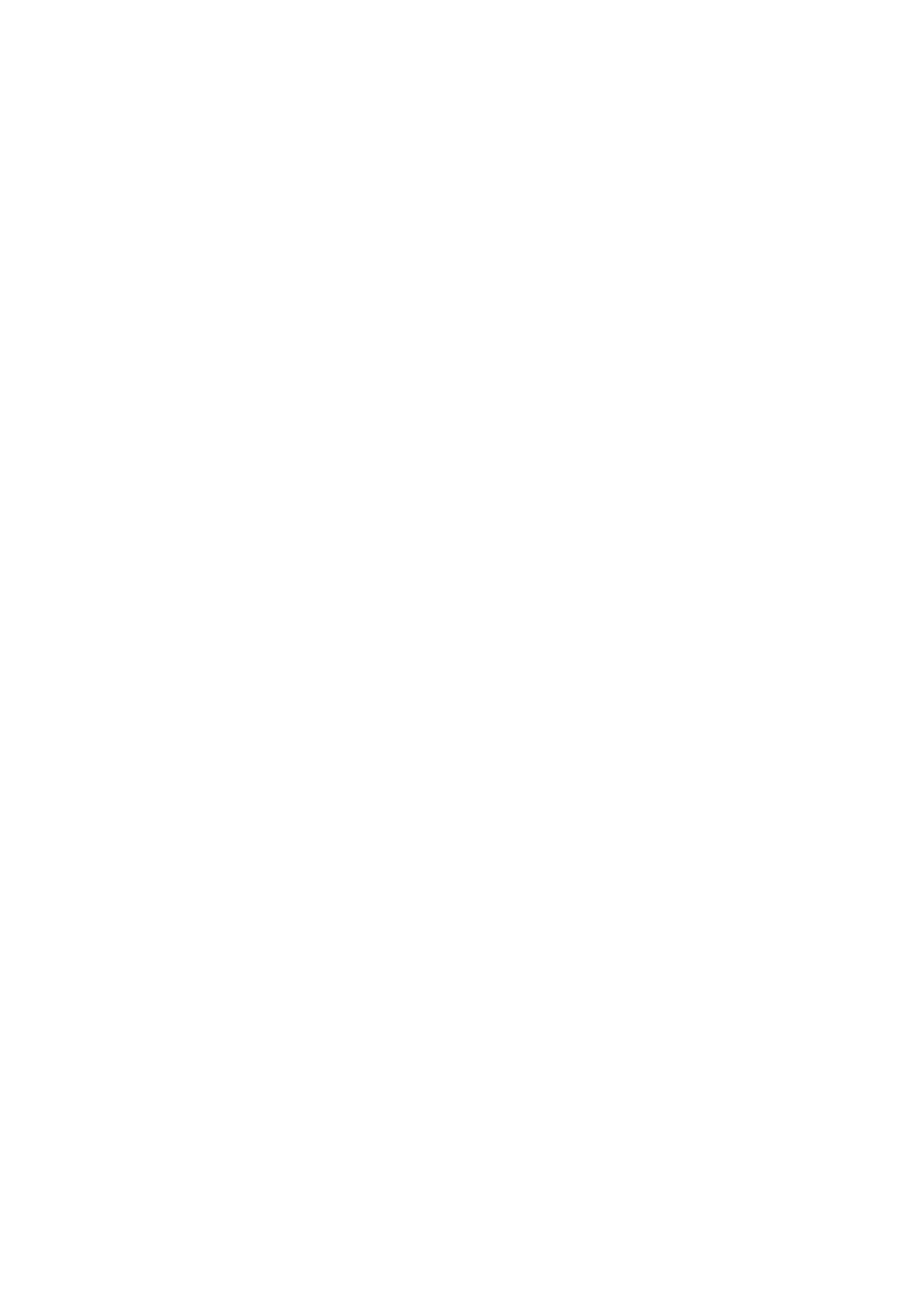# **Delegation Agreement**

## **1. Particulars**

1.1. This Agreement records the particulars of the agreement made between NHS England and the Clinical Commissioning Group named below.

| Area                                   | <b>Sheffield</b>                                                                                                                                                                                                                              |
|----------------------------------------|-----------------------------------------------------------------------------------------------------------------------------------------------------------------------------------------------------------------------------------------------|
| <b>Clinical Commissioning Group</b>    | <b>NHS Sheffield CCG</b>                                                                                                                                                                                                                      |
| <b>CCG Representative</b>              | <b>Maddy Ruff</b>                                                                                                                                                                                                                             |
| <b>CCG Address for Notices</b>         | 722 Prince of Wales Road, Sheffield,<br>South Yorkshire, S9 4EU                                                                                                                                                                               |
| Date of Agreement                      | 1 April 2016                                                                                                                                                                                                                                  |
| <b>Delegation</b>                      | means the delegation made by NHS<br>England to the CCG of certain<br>functions relating to primary medical<br>services under section 13Z of the NHS<br>Act and effective from 1 April 2015<br>2016 (as amended pursuant to the<br>Delegation) |
| <b>NHS England Representative</b>      | <b>Karen Curran</b>                                                                                                                                                                                                                           |
| <b>Local NHS England Team</b>          | <b>South Yorkshire and Bassetlaw</b>                                                                                                                                                                                                          |
| <b>NHS England Address for Notices</b> | Oak House, Moorhead Way, Bramley,<br>Rotherham, South Yorkshire, S66 1YY                                                                                                                                                                      |

- 1.2. This Agreement comprises:
	- 1.2.1. the Particulars (Clause 1);
	- 1.2.2. the Terms and Conditions (Clauses 2 to 24 and Schedule 1 to Schedule 6 and Schedule 8 to this Agreement); and
	- 1.2.3. the Local Terms (Schedule 7).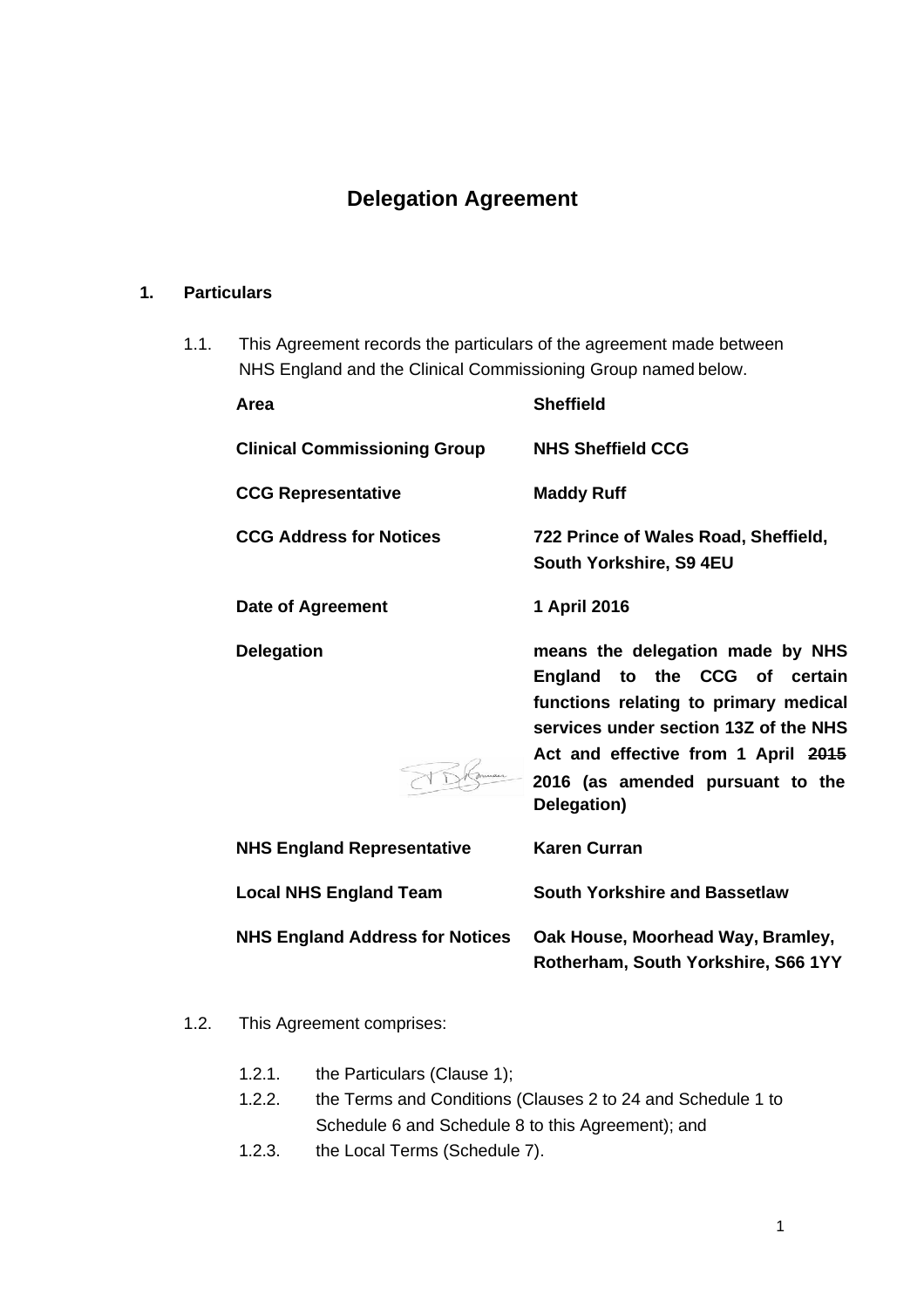**Signed by NHS England Paul Baumann (for and on behalf of NHS England)** 

mmair

**Signed by NHS Sheffield Clinical Commissioning Group Idris Griffiths (for and on behalf of NHS Sheffield CCG)** 

 $1.446$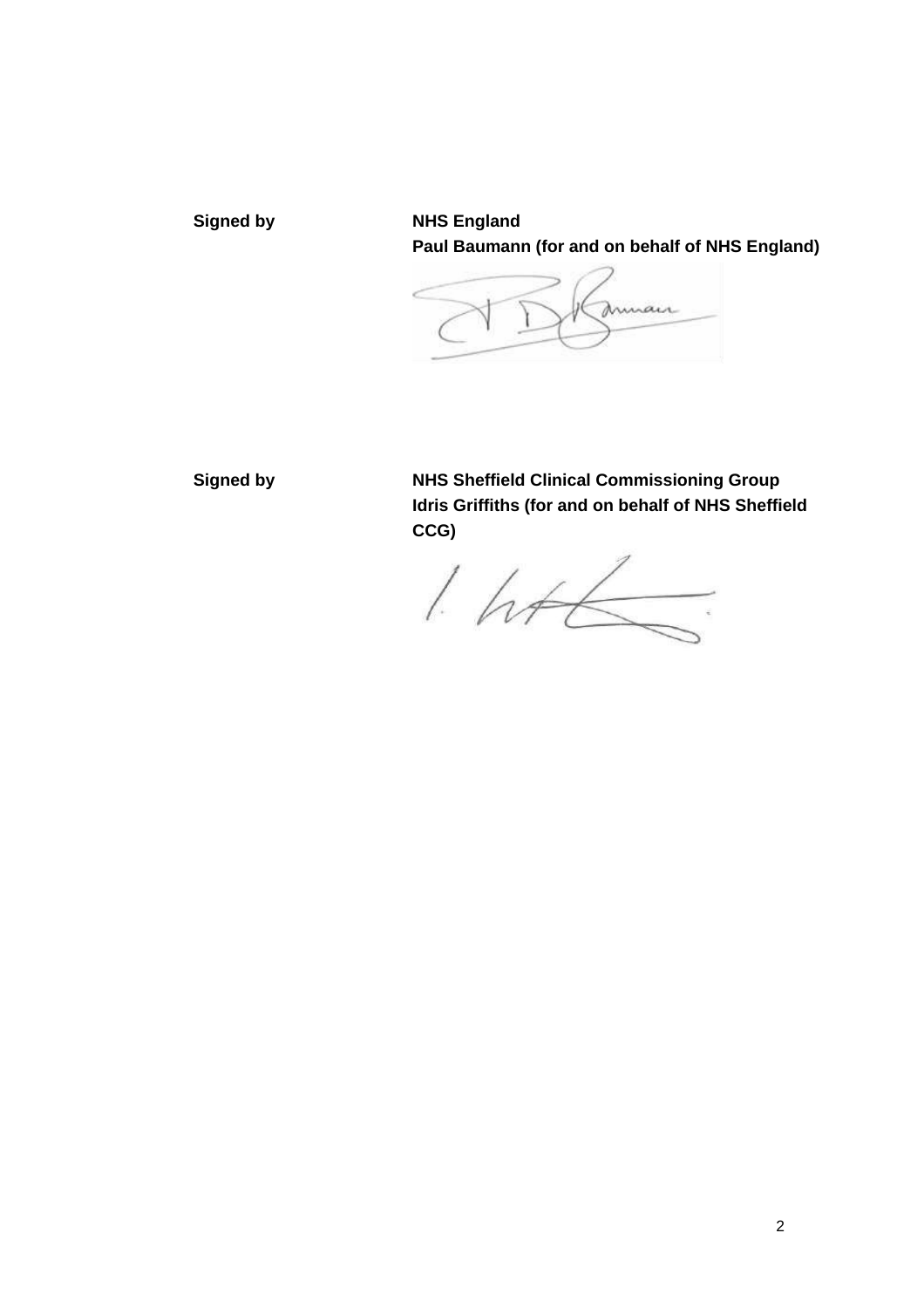#### **Schedule 2 - Delegated functions**

The Delegated Functions are the functions set out in Schedule 1 of the Delegation Agreement between the CCG and NHS England, being:

- decisions in relation to the commissioning, procurement and management of Primary Medical Services Contracts, including but not limited to the following activities:
	- o decisions in relation to Enhanced Services;
	- o decisions in relation to Local Incentive Schemes (including the design of such schemes);
	- o decisions in relation to the establishment of new GP practices (including branch surgeries) and closure of GP practices;
	- o decisions about 'discretionary' payments;
	- o decisions about commissioning urgent care (including home visits as required) for out of area registered patients;
- the approval of practice mergers;
- planning primary medical care services in the Area, including carrying out needs assessments;
- undertaking reviews of primary medical care services in the Area;
- decisions in relation to the management of poorly performing GP practices and including, without limitation, decisions and liaison with the CQC where the CQC has reported noncompliance with standards (but excluding any decisions in relation to the performers list);
- management of the Delegated Funds in the Area;
- Premises Costs Directions Functions;
- co-ordinating a common approach to the commissioning of primary care services with other commissioners in the Area where appropriate; and
- such other ancillary activities that are necessary in order to exercise the Delegated Functions.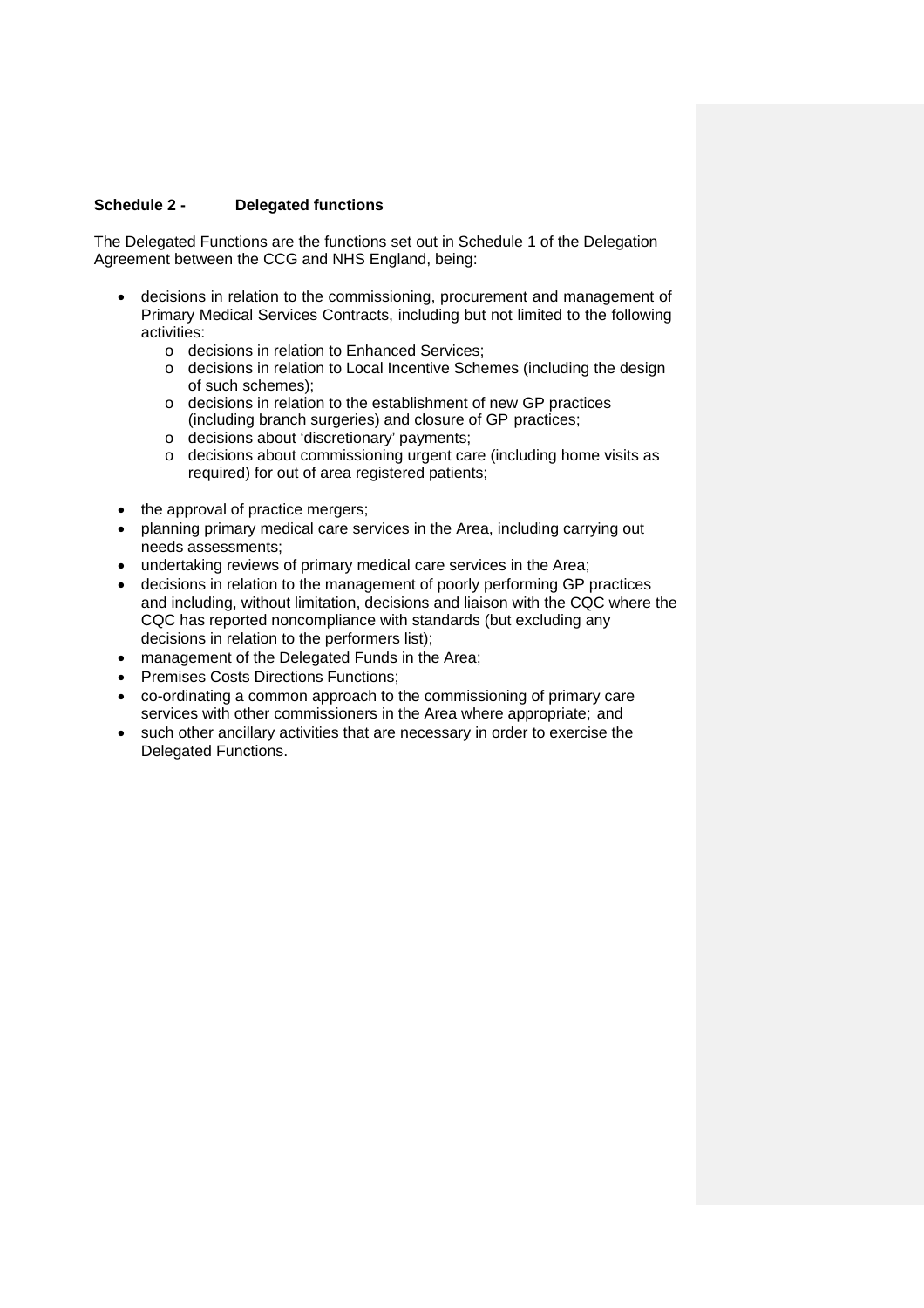## **Variation Agreement**

| <b>Variation Reference:</b>  | GDPR               |
|------------------------------|--------------------|
| Proposed by:                 | <b>NHS England</b> |
| Date of Proposal:            | 21 August 2018     |
| Date of Variation Agreement: | 21 August 2018     |

Capitalised words and phrases in this Variation Agreement have the meanings given to them in the Agreement referred to above.

1. The Parties have agreed the [National] Variation summarised below:

10.2 replace 'govern' with 'describe'

10.3 add 'Schedule 4'

Schedule 1: Definitions and interpretation:

- Replace references to the Data Protection Act (DPA) with GDPR (the General Data Protection Regulation).
- Replace reference to the DPA, the EU Data Protection Directive 95/46/EC with reference to GDPR, the Data Protection Act 2018

 Replace 'Sensitive Personal Data' with 'Special Category Personal Data' Schedule 4: Further Information Sharing Provisions

- $4.2$
- 6.2 Replace 'Sensitive Personal Data' with 'Special Category Personal Data'
- 7.1 Replace DPA with GDPR
- 7.1.2 Amend to: 'amendment of respective privacy notices and policies to reflect the processing of data carried out further to this agreement, including covering the requirements of articles 13 and 14 GDPR and providing these (or making them available to) Data Subjects;'
- 7.2 Amend to: 'Each Party shall procure that its notification to the Information Commissioner's Office and record of processing maintained for the purposes of Article 30 GDPR reflects the flows of information under this Agreement'.
- 8.1, 8.3, 9.2, 9.3, 9.4.2, 9.4.3, 9.5.2: Replace 'Sensitive Personal Data' with 'Special Category Personal Data'
- 8.2 Replace 'DPA' with 'Data Protection Act 2018'
- 9.3.2 Amend to: 'in respect of the Relevant Information it shall promptly (and within 48 hours) notify the other Party. The Parties shall fully cooperate with one another to remedy the issue as soon as reasonably practicable, and in making information about the incident available to the Information Commissioner and Data Subjects where required by Information Law.'
- 9.4.1 Amend to: 'process the Personal Data (including Special Category Personal Data) only in accordance with the terms of this Agreement and otherwise (to the extent that it acts as a Data Processor for the purposes of Article 27-28 GDPR) only in accordance with written instructions from the originating Data Controller in respect of its Relevant Information;
- 9.4.4 Amend to: 'process the Personal Data in accordance with the requirements of Information Law and in particular the principles set out in Article 5(1) and accountability requirements set out in Article 5(2) GDPR.'
- $\bullet$  9.5 9.9 Amend to: 9.5 Each Party shall act generally in accordance with Information Law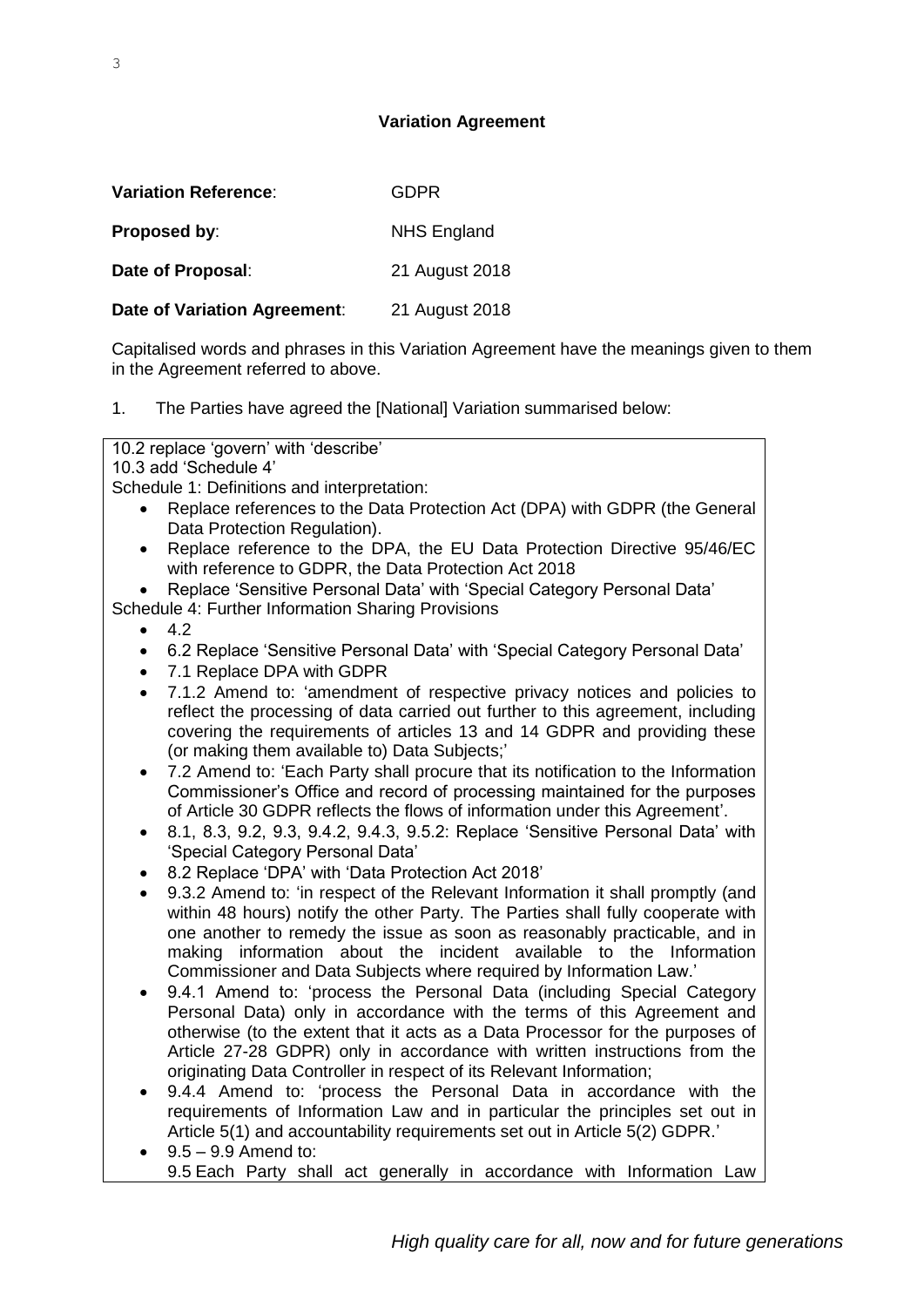requirements, and in particular shall implement, maintain and keep under review appropriate technical and organisational measures to ensure and to be able to demonstrate that the processing of Personal Data is undertaken in accordance with Information Law, and in particular to protect the Personal Data (and Special Category Personal Data) against unauthorised or unlawful processing and against accidental loss, destruction, damage, alteration or disclosure. These measures shall:

- 9.5.1 Take account of the nature, scope, context and purposes of processing as well as the risks of varying likelihood and severity for the rights and freedoms of Data Subjects; and
- 9.5.2 Be appropriate to the harm which might result from any unauthorised or unlawful processing, accidental loss, destruction or damage to the Personal Data (and Special Category Personal Data) and having regard to the nature of the Personal Data (and Special Category Personal Data) which is to be protected.

9.6 In particular, each Party shall:

- 9.6.1 ensure that only Personnel authorised under this Agreement have access to the Personal Data (and Special Category Personal Data);
- 9.6.2 ensure that the Relevant Information is kept secure and in an encrypted form, and shall use all reasonable security practices and systems applicable to the use of the Relevant Information to prevent and to take prompt and proper remedial action against, unauthorised access, copying, modification, storage, reproduction, display or distribution, of the Relevant Information;
- 9.6.3 obtain prior written consent from the originating Party in order to transfer the Relevant Information to any third party;
- 9.6.4 permit the other Party or their representatives (subject to reasonable and appropriate confidentiality undertakings), to inspect and audit the data processing activities carried out further to this Agreement (and/or those of its agents, successors or assigns) and comply with all reasonable requests or directions to enable each Party to verify and/or procure that the other is in full compliance with its obligations under this Agreement; and
- 9.6.5 if requested, provide a written description of the technical and organisational methods and security measures employed in processing Personal Data.
- 9.7 Specific requirements as to information security set out in the Personal Data Agreement(s).